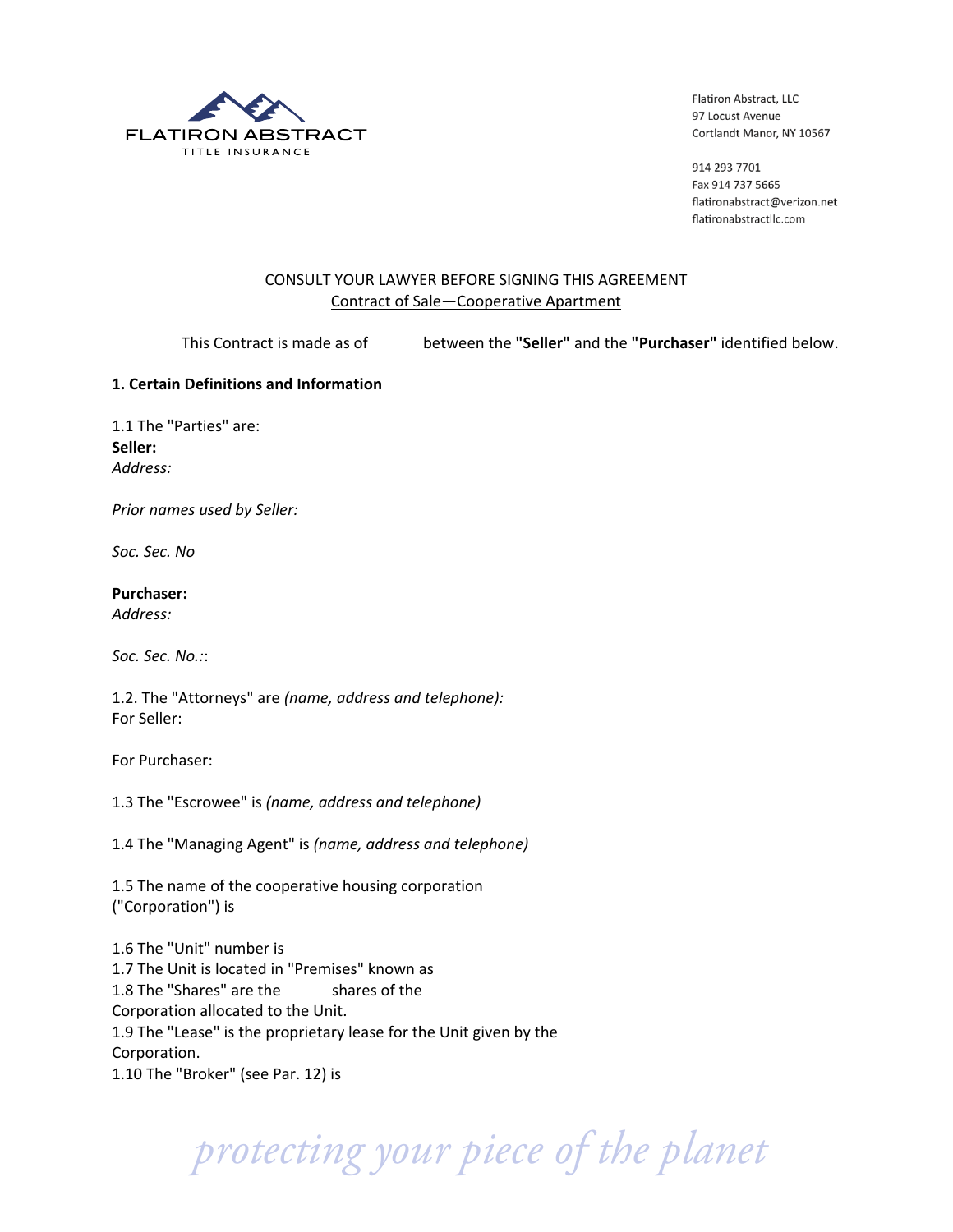

914 293 7701 Fax 914 737 5665 flatironabstract@verizon.net flatironabstractllc.com

1.11 The "Closing" is the transfer of ownership of the Shares and Lease, which is scheduled to occur on .M. (see Pars. 9 and 10) at

1.12 The "Purchase Price" is 1.12. 1 the "Contract Deposit" is

1.12.2 the "Balance" of the Purchase Price due at Closing

is \$ (See Par. 2)

1.13 The "Maintenance" charge is the rent payable under the Lease which at the date of this Contract is in the monthly amount of

\$

(see Par. 4)

1.14 The "Assessment" is the additional rent payable under the Lease which at the date of this Contract **is** 

 $\mathsf{\dot{S}}$ payable as follows:

1.15 The Party upon whom the Corporation imposes a "Flip Tax" or similar transfer fee, if any, is (see Par. 11.3)

1.16 If Par. 19 (Financing Contingency) applies:

1.16.1 the "Loan Terms" are:

**Amount Financed:** or any lower amount applied for or acceptable to Purchaser.

Payment Terms and Charges: The customary payment terms (including prevailing fixed or adjustable interest rate, prepayment provisions and maturity) and charges (including points, origination and other fees) then currently being offered to purchasers of cooperative apartments by the Institutional Lender (defined in Par. 19.5.1) to which Purchaser applies.

# Security: Pledge of the Shares and Lease.

1. 16.2 the period for Purchaser to obtain a Loan Commitment Letter is 30 business days after a fully executed counterpart of this Contract is given to Purchaser.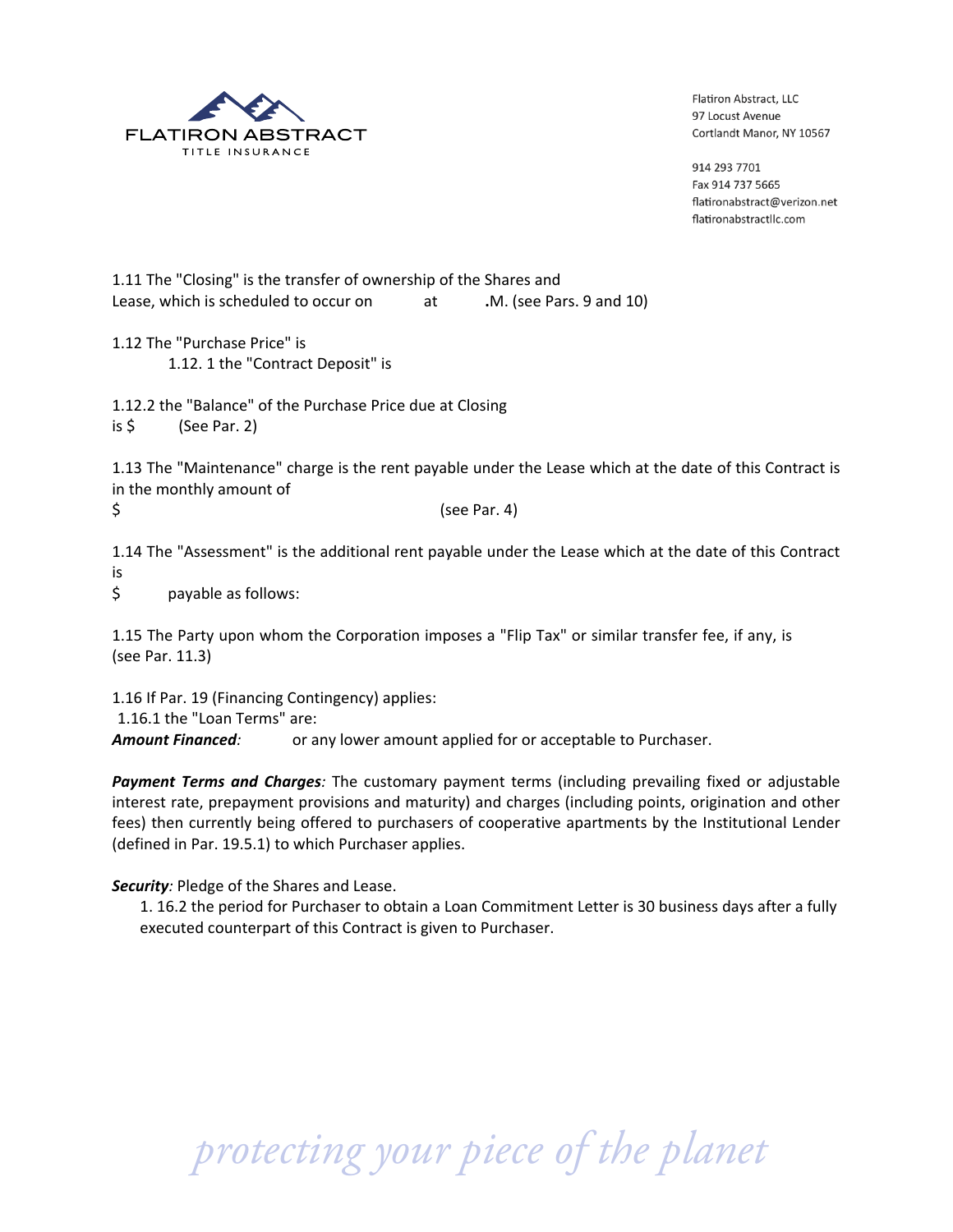

914 293 7701 Fax 914 737 5665 flatironabstract@verizon.net flatironabstractllc.com

1.17 The "Proposed Occupants" of the Unit are the following: 1.17. 1 persons and relationship to Purchaser: 1.1 7.2 pets:

1.18 The Contract Deposit shall be held in a Non-interest bearing escrow account. Interest shall be payable to the neither purchaser or seller

The escrow account shall be a **IOLA** type account held at (See Par. 28)

2. Agreement to Sell and Purchase; Purchase Price; Escrow

2.1 Seller agrees to sell and assign to Purchaser, and Purchaser agrees to purchase and assume from Seller, the Seller's Shares and Lease for the Purchase Price and upon the other terms and conditions stated in this Contract.

2.2 The Purchase Price is payable to Seller by Purchaser as follows:

2.2.1 the Contract Deposit at the time of signing this Contract, by Purchaser's collectible check to the order of Escrowee.

2.2.2 the Balance at Closing, only by cashier's, official bank or certified check of Purchaser made payable to the direct order of Seller. These checks shall be drawn on and payable by a branch of a commercial or savings bank, savings and loan association or trust company located in the same City or County as the Unit. Seller may direct, on not less than 3 business days' Notice (defined in Par. 17) prior to Closing, that all or a portion of the Balance shall be made payable to persons other than Seller.

#### 3. Personal Property

3.1 Subject to any rights of the Corporation or any holder of a mortgage to which the Lease is subordinate, this sale includes all of Seller's ownership, if any, of the following "Property" to the extent existing in the Unit on the date hereof: the refrigerator, freezer, range, oven, microwave oven, dishwasher, cabinets and counters, lighting fixtures, chandeliers, wall-to-wall carpeting, plumbing fixtures, central air-conditioning and/or window or sleeve units, washing machine, dryer, screens and storm windows, window treatments, switch plates, door hardware, built-ins not excluded in Par. 3.2 and

3.2 Specifically excluded from this sale is all personalty not included in Par. 3.1 and

3.3 The Property shall not be purchased if Closing does not occur.

3.4 No consideration is being paid for the Property. Seller makes no representation as to the condition of the Property. Purchaser shall take the Property "as is" on the date of this Contract, except for reasonable wear and tear, and except further, the appliances shall be in working order at Closing.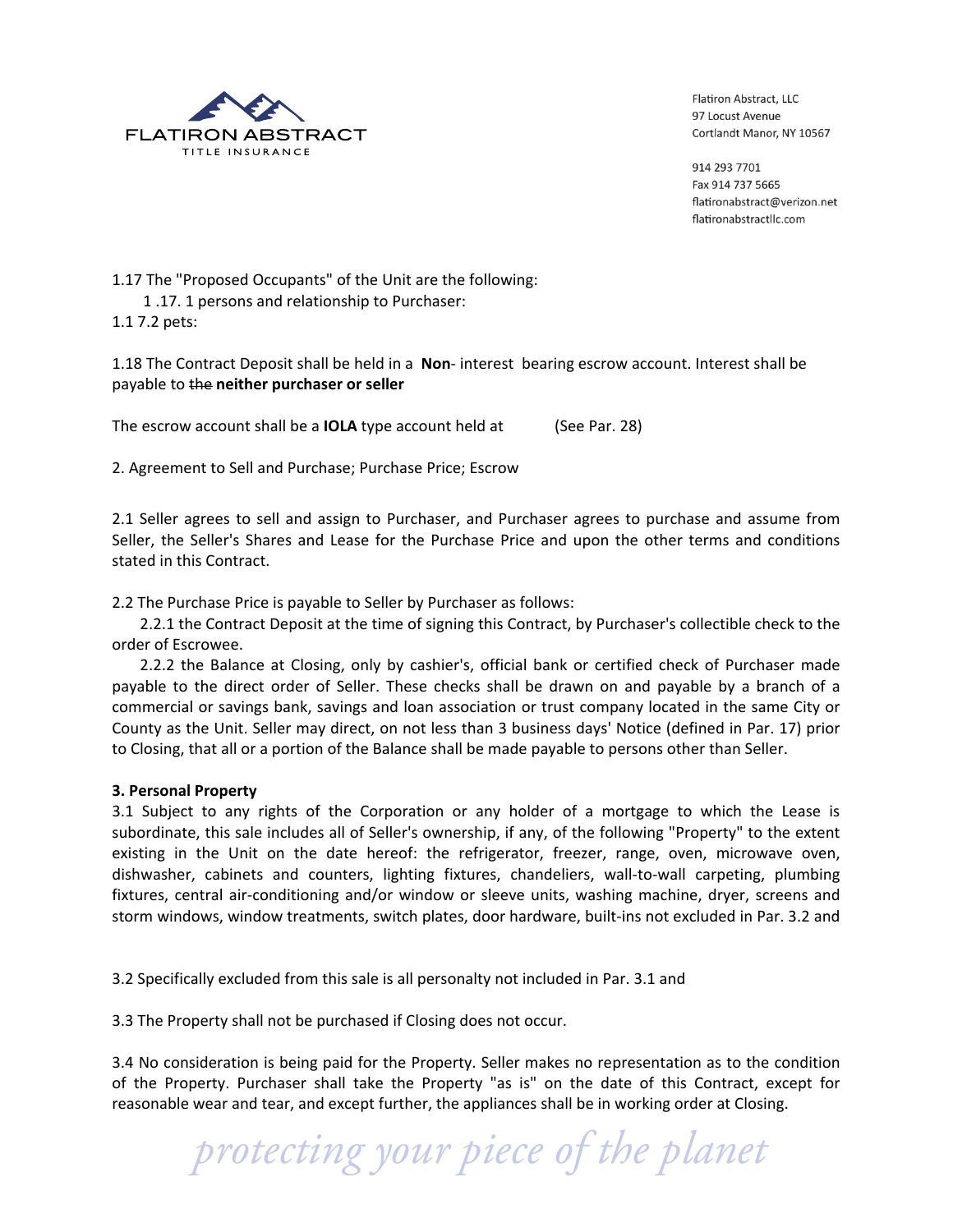

914 293 7701 Fax 914 737 5665 flatironabstract@verizon.net flatironabstractllc.com

3.5 At or prior to the time of Closing, Seller shall remove from the Unit all the furniture, furnishings and other personally not included in this sale, and repair any damage caused by such removal.

#### **4..Representations.and.Covenants**

4.1 Subject to any matter affecting title to the Premises (as to which Seller makes no representations or covenants), Seller represents and covenants that:

4.1.1 Seller is and shall at Closing be the sole owner of the Shares and Lease with the full right and power to sell and assign them;

4.1.2 the Shares and Lease will at Closing be free and clear of liens (other than the Corporation's general lien on the Shares, for which no monies shall be owed), encumbrances and adverse interests ("Liens"); or Seller will deliver to Purchaser at Closing all requisite terminations, releases and/ or satisfactions executed in form suitable for filing and/or recording, so as to remove of record, at Seller's expense, any such Liens;

4.1.3 the Shares were duly issued, fully paid for and are non-assessable;

4.1.4 the Lease is, and will at Closing be, in full force and effect and no notice of default under the Lease will be in effect at Closing;

4.1.5 the Maintenance and Assessments payable as of the date hereof are as specified in Pars. 1.13 and 1.14. All sums due to the Corporation will be fully paid by Seller to the end of the payment period immediately preceding the date of Closing;

4.1.6 as of this date, Seller neither has actual knowledge nor has received any written notice of (a) any increase in Maintenance or (b) any proposed Assessment which has been either adopted or is under consideration by the Board of Directors of the Corporation and not reflected in the amounts set forth in Pars. 1.13 and 1.14;

4.1.7 Seller will not at Closing be indebted for labor or material which might result in the filing of a notice of mechanic's lien against the Unit or the Premises;

4.1.8 there are and at closing will be no violations of record which the owner of the Shares and Lease would be obligated to remedy under the terms of the Lease;

4.1.9 Seller has not made any alterations or additions to the Unit, without any required consent of the Corporation;

4.1.10 Seller has not entered and will not enter into, and has no actual knowledge of, any agreement (other than the Lease) affecting the use and/ or occupancy of the Unit which would be binding on or adversely affect Purchaser; and

4.1.11 Seller has been known by no other name for the past 10 years except as set forth in Par. 1.1.

4.2 Purchaser represents and covenants that Purchaser is acquiring the Shares and Lease solely for residential occupancy of the Unit by the Proposed Occupants only and will so represent to the Corporation in connection with Purchaser's application to the Corporation for approval of this transaction by the Corporation.

4.3 The representations and covenants contained in Par. 4.1 shall survive Closing, but any action based thereon must be instituted within I year from Closing.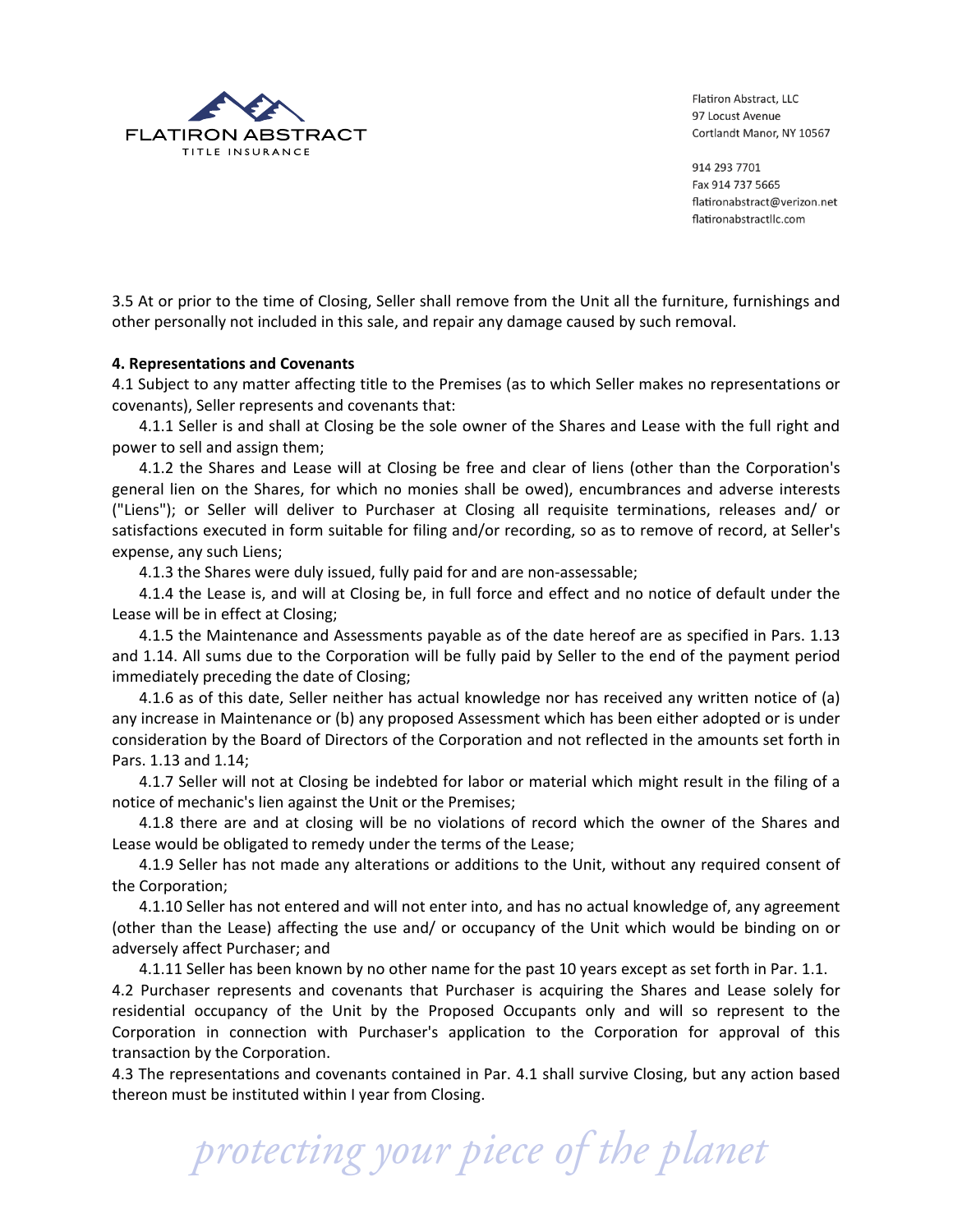

914 293 7701 Fax 914 737 5665 flatironabstract@verizon.net flatironabstractllc.com

## **5..Corporate.Documents**

Purchaser has examined and is satisfied with or has waived the examination of the Lease, and the Corporation's certificate of incorporation, bylaws, house rules, most recent audited financial statement and most recent statement of tax deductions available to the Corporation's shareholders under Internal Revenue Code ("IRC") § 216 (or any successor statute).

## **6..Required.Approval.and.References.**

6.1 This sale is subject to the approval of the Corporation.

6.2 Purchaser shall in good faith:

6.2.1 submit to the Corporation or its Managing Agent, within 10 business days after the receipt of a fully executed counterpart of this Contract. an application for approval of this sale on the form required by the Corporation containing such data and together with such documents as the Corporation reasonably requires except for the Loan Commitment Letter (defined in Par. 19.5.2), if applicable, which shall be submitted by Purchaser within 3 business days after it is obtained;

6.2.2 attend (and cause any person who will reside in the Unit to attend) one or more personal interviews, as requested by the Corporation; and

6.2.3 promptly submit to the Corporation such further references, data and documents reasonably requested by the Corporation.

6.3 Either Party, after learning of the approval or denial by the Corporation of the application, shall promptly send Notice to the other Party of the Corporation's decision. If approval or denial has not been issued on or before the date set for Closing, the Closing shall be adjourned for 30 business days for the purpose of obtaining such approval unless otherwise agreed to by the Parties. If the approval of this sale is not obtained by said adjourned date, either Party may cancel this Contract on Notice to the other provided that the Corporation's approval is not issued before Notice of cancellation is given. In the event of a denial other than for Purchaser's bad faith conduct, this contract shall be deemed cancelled. In the event of cancellation pursuant to this Par. 6, the Escrowee shall refund the Contract Deposit to Purchaser. In case of a denial or lack of approval due to Purchaser's bad faith conduct, Purchaser shall be in default and Par. 13.1 shall govern.

# **7..Condition.of.Unit.and.Possession**

7.1 Seller makes no representation as to the condition of the Unit. Purchaser has inspected the Unit and shall take the same "as is", on the date of this Contract, reasonable wear and tear excepted.

7.2 Seller shall deliver possession of the Unit at the Closing, vacant, broom-clean and free of all occupants and rights of possession.

#### **8..Risk.of.Loss**

8.1 While Seller has legal title and is in possession of the Unit, Seller assumes all risk of loss or damage ("Loss") to the Unit and Property from fire or other cause not due to the fault of Purchaser or Purchaser's contractors, agents or servants. In the event of a Loss, Seller shall have the option (but not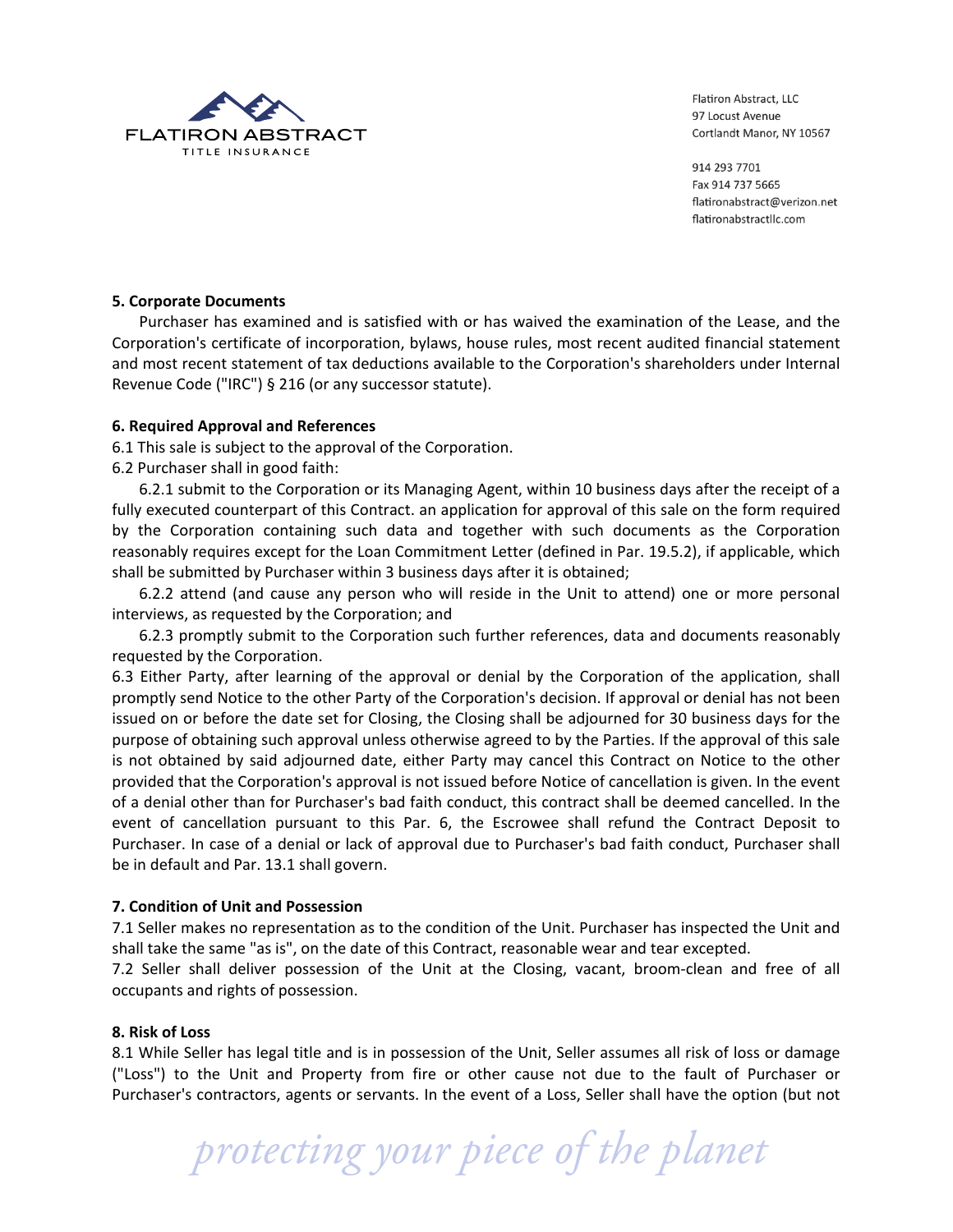

914 293 7701 Fax 914 737 5665 flatironabstract@verizon.net flatironabstractllc.com

the obligation) to restore the Unit and Property to as near as reasonably possible to the condition immediately prior to the Loss.

8.2 Within 10 calendar days after the Loss occurs, Seller shall give Notice to Purchaser of the Loss and whether or not Seller elects to restore ("Election Notice").

8.3 If Seller elects to restore, Seller must do so within 60 calendar days after sending the Election Notice or by the Closing, whichever is later ("Restoration Period").

8.4 If the Closing is before such 60 calendar day period expires, then the Closing shall be adjourned to a date and time fixed by Seller on not less than 10 calendar days' prior Notice to Purchaser, but in no event shall the Closing be adjourned for more than 70 calendar days after giving of the Election Notice.

8.5 If Seller elects not to restore or fails, in a timely manner, to send the Election Notice or, having sent the Notice, Seller fails to complete the restoration within the Restoration Period, then Purchaser's sole remedy is either to:

8.5.1 cancel this Contract in accordance with Par. 16 and recover all sums theretofore paid on account of the Purchase Price; or

8.5.2 complete the purchase in accordance with this Contract, without reduction in the Purchase Price or claim against Seller, but with the right to receive any "Net Insurance Proceeds" as defined in Par. 8.6 together with an assignment to Purchaser, without recourse to Seller, of any uncollected proceeds, which assignment shall be delivered by Seller at Closing.

8.6 "Net Insurance Proceeds" are proceeds of Seller's insurance covering the Loss which is attributable to the Unit and Property after deducting legal and other collection expenses incurred by Seller and any sums paid or incurred by Seller for restoration.

8.7 If Purchaser fails to exercise one of Purchaser's options pursuant to Par. 8.5 by Notice to Seller within 7 business days after Seller gives the Election Notice or within 7 business days after the Restoration Period expires (in the event Seller fails to complete the restoration within the Restoration Period), then Purchaser will be deemed to have conclusively elected the option to complete the purchase pursuant to Par. 8.5.2.

8.8 If Purchaser is given possession of the Unit prior to Closing:

8.8.1 Purchaser assumes all risk of Loss to the Unit and Property prior to Closing from fire or other cause not the fault of Seller or Seller's contractors, agents, employees or servants; and

8.8.2 Purchaser shall be obligated to complete the purchase in accordance with this Contract, without reduction in the Purchase Price or claim against Seller and without delay.

8.9 Notwithstanding anything to the contrary in Par. 8.1, Purchaser shall have the right to cancel this Contract in accordance with Par. 16 if, prior to Closing and while Seller is in possession, through no fault of Purchaser or Purchaser's contractors, agents, employees and servants, either:

8.9.1 a Loss occurs to the Unit which would cost more than 10% of the Purchase Price to restore; or

8.9.2 more than 10% of the units in the Premises are damaged and rendered uninhabitable by fire or other cause, regardless of whether the Unit is damaged.

8.10 Purchaser shall be deemed to have waived Purchaser's right to cancel under Par. 8.9 if Purchaser fails to elect to cancel by Notice to Seller given within 7 business days after Seller gives Notice to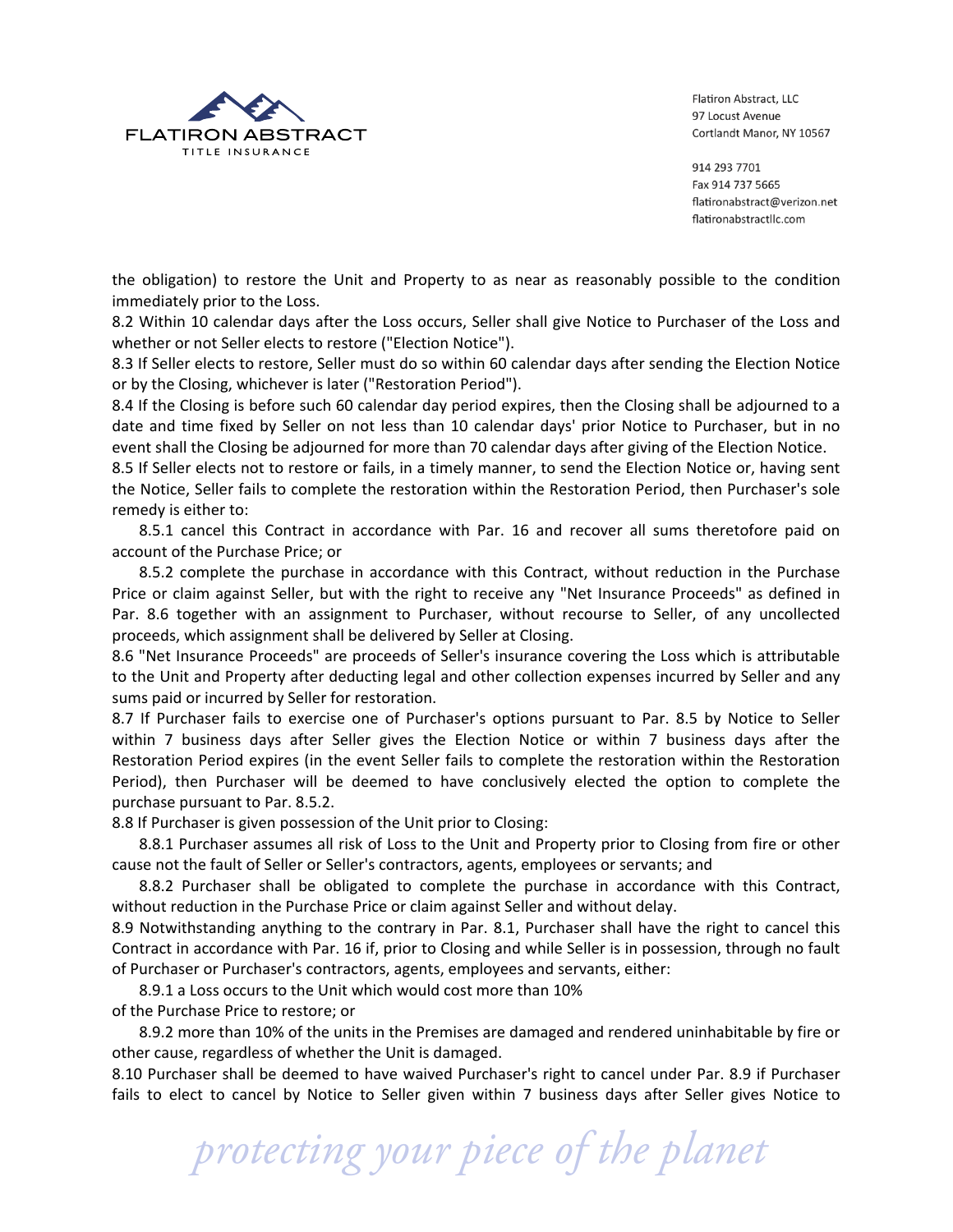

914 293 7701 Fax 914 737 5665 flatironabstract@verizon.net flatironabstractllc.com

Purchaser of the event which gives rise to Purchaser's right to cancel. In the event Purchaser waives or is deemed to have waived this right to cancel, the provisions of Par. 8.5.2 shall apply.

## **9. Closing.Location**

The Closing shall be held at the location designated by the Corporation, or (if none is designated), at the office of Seller's attorney.

## **10..Closing**

10.1 At Closing, Seller shall deliver:

10.1.1 Seller's certificate for the Shares duly endorsed for transfer to Purchaser or accompanied by a separate duly executed stock power to Purchaser, and in either case, with any guarantee of Seller's signature required by the Corporation;

10.1.2 Seller's counterpart original of the Lease and a duly executed assignment thereof to Purchaser in the form required by the Corporation;

10.1.3 a written statement by an officer of the Corporation or its authorized agent consenting to the transfer of the Shares and Lease to Purchaser and setting forth the amounts and payment status of the Maintenance and any Assessments;

10.1.4 executed FIRPTA document(s) (defined in Par. 26);

10.1.5 keys to the Unit, building entrances, garage, mailbox and any locks in the Unit;

10.1.6 if requested, an assignment to Purchaser of Seller's interest in the Property;

10.1.7 Net Insurance Proceeds and/or assignment of any uncollected Net Insurance Proceeds, if applicable; and

10.1.8 instruments or other documents required under Par. 4.1.2, if any.

10.2 At Closing, Purchaser shall:

10.2.1 pay the Balance in accordance with Par. 2.2.2;

10.2.2 execute and deliver to Seller and the Corporation an agreement assuming the Lease, in the form required by the Corporation; and

10.2.3 if requested by the Corporation, execute and deliver counterparts of a new lease substantially the same as the Lease, for the balance of the Lease term, in which case the Lease shall be cancelled and surrendered to the Corporation together with Seller's assignment thereof to Purchaser.

10.3 At Closing, the Parties shall provide the information necessary for Internal Revenue Service ("IRS") Form 1099-S or other similar form required.

10.4 At Closing, Seller shall provide, and the Parties shall execute, all documents necessary to comply with any applicable transfer and/or gains tax filings.

# 11. Closing Fees, Taxes and Apportionments

11.1 At Closing, Seller shall pay, if applicable:

11. 1.1 the processing fee(s) of the Corporation, its attorneys, and/or agents, except as set forth in Par. 11.2.3;

11.1.2 the cost of stock transfer stamps;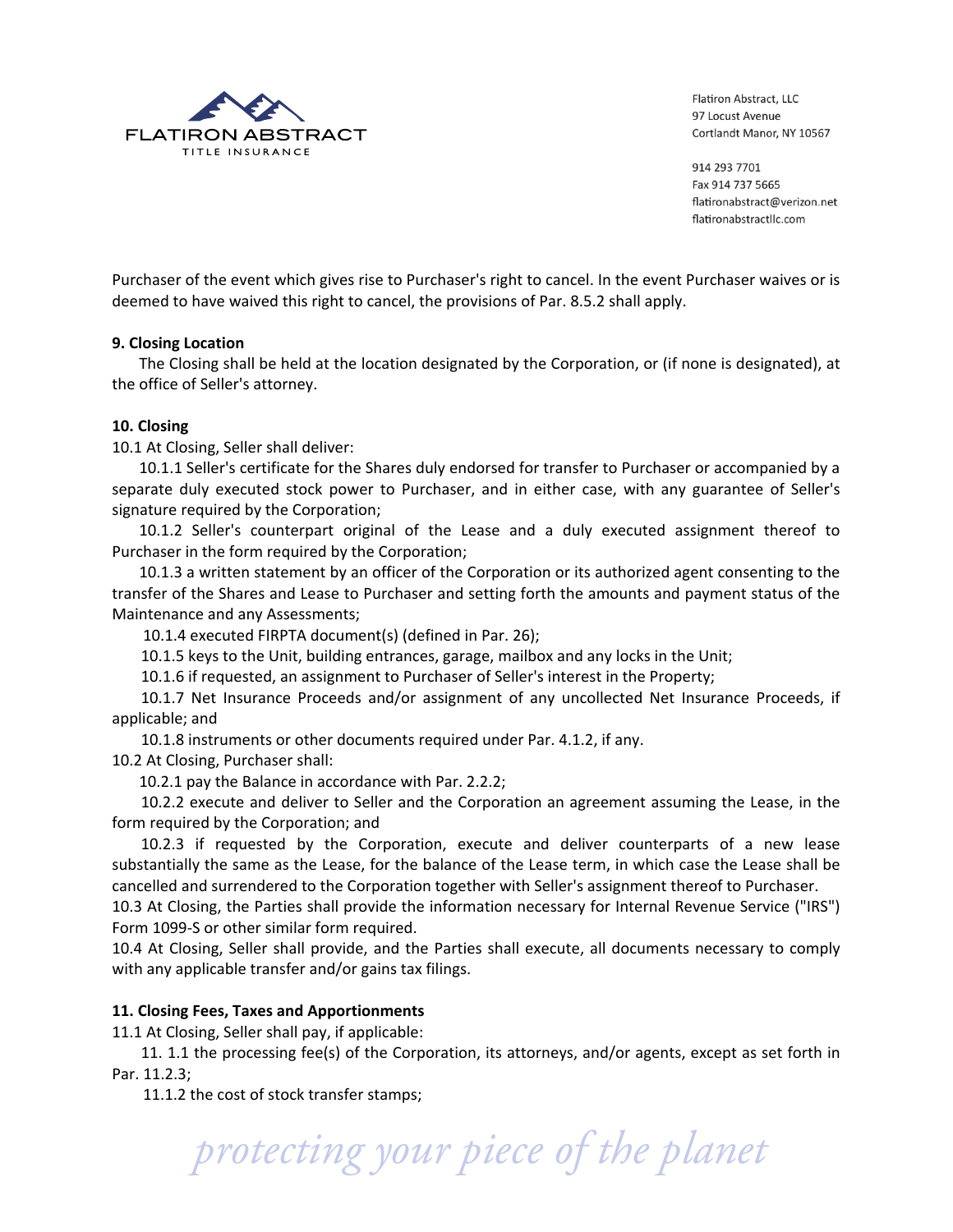

914 293 7701 Fax 914 737 5665 flatironabstract@verizon.net flatironabstractllc.com

11.1.3 the transfer tax and transfer gains tax.

11.2 At Closing, Purchaser shall pay:

11.2.1 the sales taxes, if any, on this sale, other than the transfer stamps as provided for in Par. 11.1.2;

11.2.2 the cost of any title search; and

11.2.3 any fee to the Corporation or its agents and/ or attorneys relating to Purchaser's financing. 11.3 At Closing, the Flip Tax, if any, shall be paid by the Party specified in Par. 1.15.

11.4 At Closing, the Parties shall apportion as of 11:59 P.M. of the day preceding the Closing, the Maintenance and any other periodic charges due the Corporation (other than Assessments).

11.5 Assessments, whether payable in a lump sum or installments, shall not be apportioned, but shall be paid by the Party who is the owner of the Shares on the date specified by the Corporation for payment. Purchaser shall pay any installments payable after Closing provided Seller had the right to and elected to pay the Assessment in installments.

11.6 Each party covenants to the other that it will timely pay any taxes for which it is primarily liable pursuant to law. This Par. 11.6 shall survive Closing.

# **12..Broker**

12.1 Each Party represents to the other that such Party has not dealt with any other person acting as a broker, whether licensed or unlicensed, in connection with this transaction other than the Broker named in Par. 1.10.

12.2 Seller shall pay the Broker's commission pursuant to a separate agreement. The Broker shall not be deemed to be a third-party beneficiary of this provision.

12.3 This Par. 12 shall survive the Closing.

# **13. Defaults,.Remedies.and.Indemnities**

13.1 In the event of a default or misrepresentation by Purchaser, Seller's sole remedy shall be to terminate this Contract and retain the Contract Deposit as liquidated damages, except there shall be no limitation on Seller's remedies for a breach of Par. 12.1. In case of Purchaser's misrepresentation or default, Seller's damages would be impossible to ascertain and the Contract Deposit constitutes a fair and reasonable amount of compensation.

13.2 In the event of a default or misrepresentation by Seller, Purchaser shall have such remedies as Purchaser is entitled to at law or in equity, including specific performance, because the Unit and possession thereof cannot be duplicated.

13.3 Each Party indemnifies and holds harmless the other against and from any claim, judgment, loss, liability, cost or expense resulting from the indemnitor's breach of any of the representations or covenants stated to survive Closing. This indemnity includes, without limitation, reasonable attorneys' fees and disbursements, court costs and litigation expenses. This Par. 13.3 shall survive the Closing. 13.4 Purchaser indemnifies and holds harmless Seller against and from any claim, judgment, loss, cost or expense resulting from the Lease obligations assumed by Purchaser. This indemnity includes, without limitation, reasonable attorneys' fees and disbursements, court costs and litigation expenses. This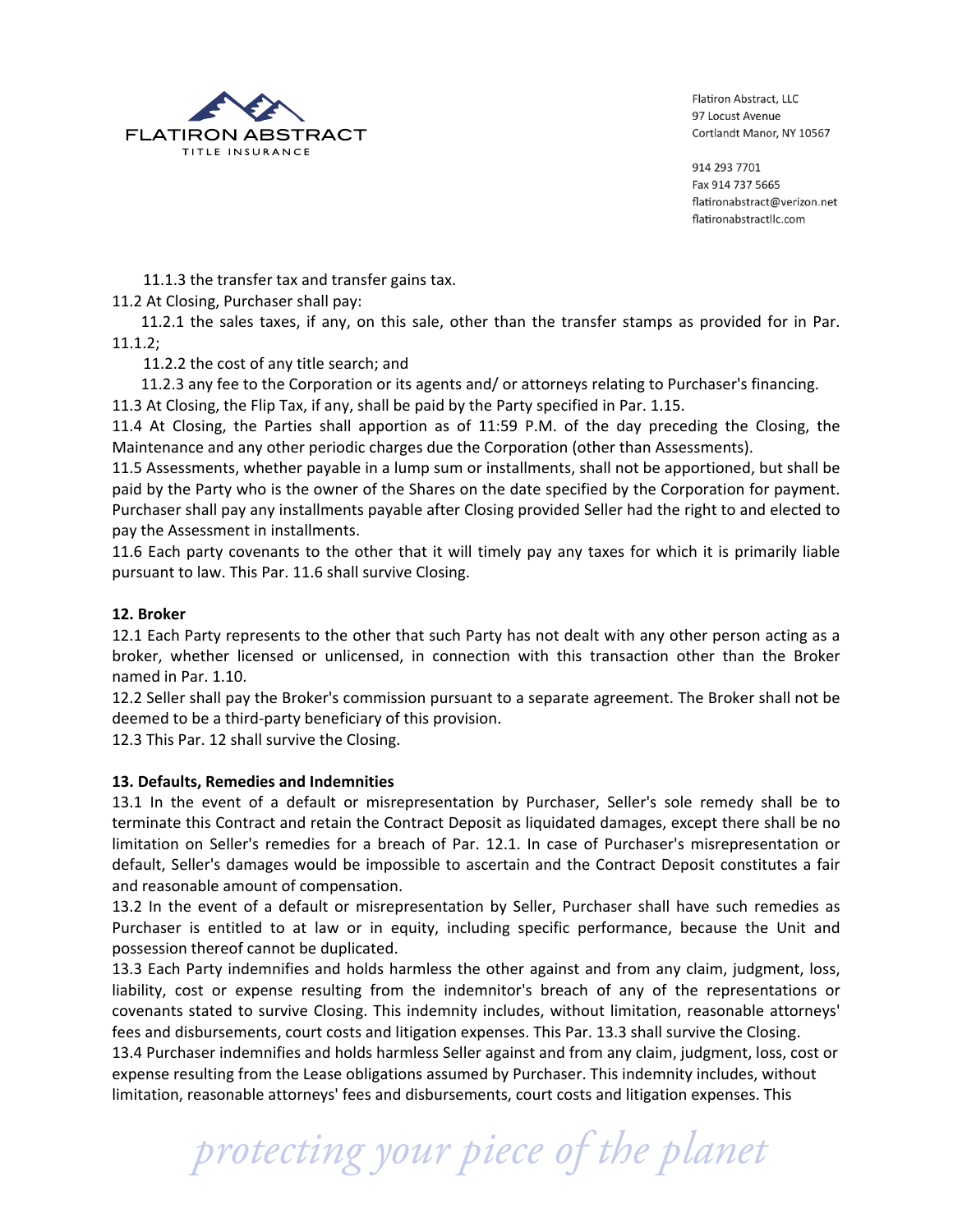

914 293 7701 Fax 914 737 5665 flatironabstract@verizon.net flatironabstractllc.com

indemnity does not include or excuse a breach of any representation or covenant by Seller in Par. 4.1. This Par. 13.4 shall survive the Closing.

13.5 In the event any instrument for the payment of the Contract Deposit fails of collection, Seller shall have the right to sue on the uncollected instrument. In addition, such failure of collection shall be a default under this Contract, provided Seller gives Purchaser Notice of such failure of collection and, within 3 business days after Notice is given, Escrowee does not receive from Purchaser an unendorsed certified check, bank check or immediately available funds in the amount of the uncollected funds. Failure to cure such default shall entitle Seller to the remedy in Par. 13.1 and to retain all sums as may be collected and/or recovered.

# 14. Entire Agreement; Modification

14.1 All prior oral or written representations, understandings and agreements had between the Parties with respect to the subject matter of this Contract, and with the Escrowee as to Par. 28, are merged in this Contract, which alone fully and completely expresses their agreement.

14.2 A provision of this Contract may be changed or waived only in writing signed by the Party (or Escrowee) to be charged.

14.3 The Attorneys may extend in writing any of the time limitations stated in this Contract.

#### 15. No Assignment by Purchaser

15.1 Purchaser may not assign this Contract or any of Purchaser's rights hereunder and any purported assignment shall be null and void.

15.2 This Contract shall bind and inure to the benefit of the Parties hereto and their respective heirs, personal and legal representatives and successors in interest.

#### 16. Cancellation for Other than Default or Misrepresentation

If Seller shall be unable to transfer the Lease and the Shares in accordance with this Contract for any reason not due to Seller's willful acts or omissions, then the sole obligation of Seller shall be to refund to Purchaser the Contract Deposit and reimburse Purchaser for the actual costs incurred for Purchaser's title or abstract search. Upon making such refund, this Contract shall be cancelled and neither Party shall have any further claim against the other hereunder.

#### 17. Notices

17.1 Any notice or demand ("Notice") shall be in writing and either delivered by hand or overnight delivery or sent by certified or registered mail to the Party and simultaneously, in like manner, to such Party's Attorney, if any, and to Escrowee at the addresses set forth in Par. 1, or to such other address as shall hereafter be designated by Notice given pursuant to this Par. 17.

17.2 Each Notice shall be deemed given on the same day if delivered by hand or on the following business day if sent by overnight delivery, or the second business day following the date of mailing.

17.3 The Attorneys are authorized to give any Notice specified in this Contract on behalf of their respective clients.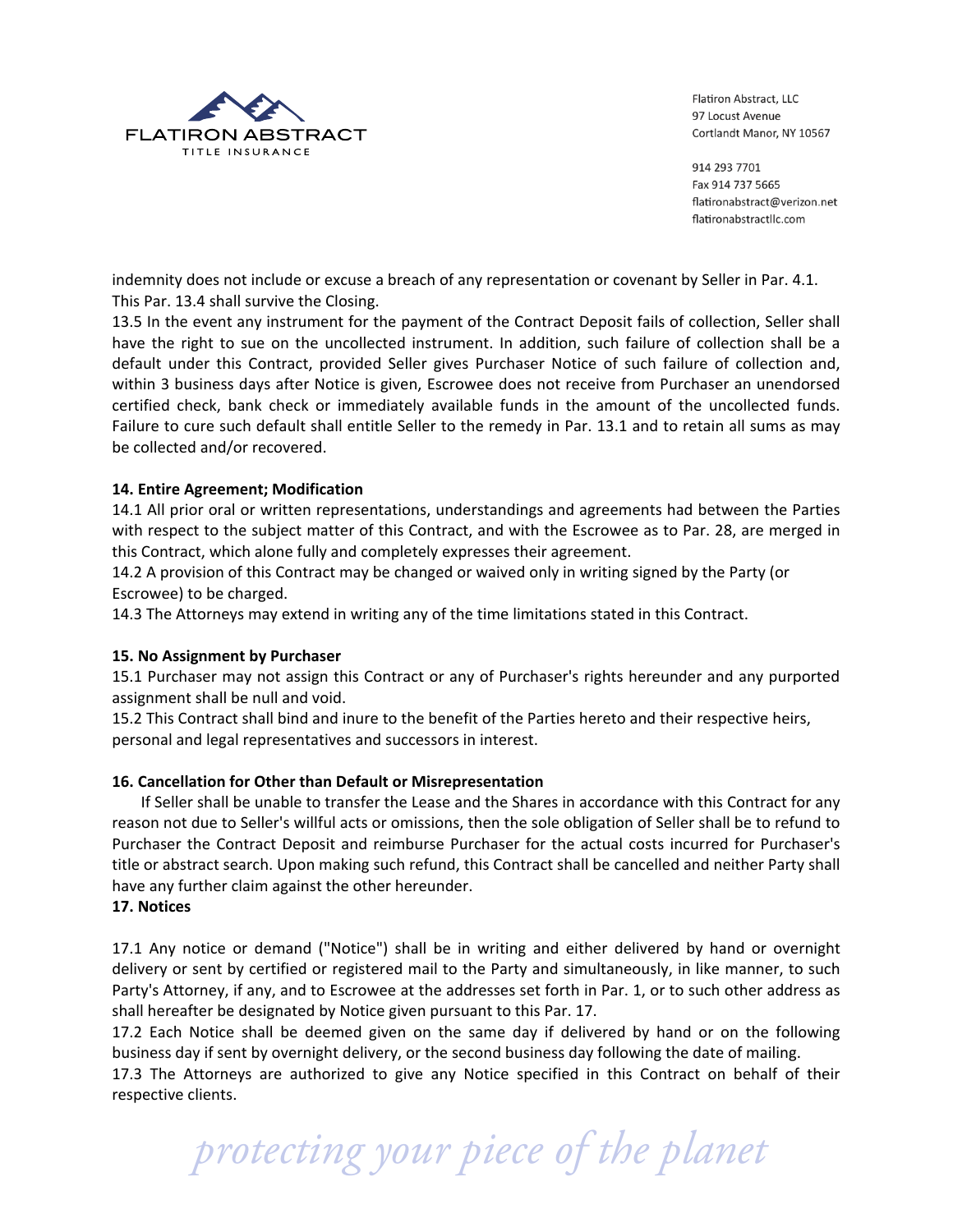

914 293 7701 Fax 914 737 5665 flatironabstract@verizon.net flatironabstractllc.com

17.4 Failure to accept a Notice does not invalidate the Notice.

#### 18. Margin Headings

The margin headings do not constitute part of the text of this Contract.

## 19. Financing Contingency (delete if inapplicable)

19.1 Purchaser may cancel this Contract and recover the Contract Deposit by following the procedure in Par. 19.4 if after complying with Purchaser's "Financing Obligations" in Par. 19.2 below and Purchaser's other obligations under this Contract:

19.1.1 Purchaser fails through no fault of Purchaser to obtain from an "Institutional Lender" (defined in Par. 19.5.1) a "Loan Commitment Letter" (defined in Par. 19.5.2) for financing on the Loan Terms and within the time period stated in Par. 1.16 (the "Loan"); or

19.1.2 the Institutional Lender and the Corporation cannot agree on the terms of an agreement for the protection of the Institutional Lender (commonly called a recognition agreement), if required by the Institutional Lender.

19.2 Purchaser's right to cancel under Par. 19.1 and recover the Contract Deposit is conditioned upon Purchaser's diligent compliance with all of the following "Financing Obligations":

19.2.1 Purchaser must apply in good faith for the Loan from an Institutional Lender within 7 business days after a fully executed counterpart of this Contract is given to Purchaser:

19.2.2 the Loan application must contain truthful, accurate and complete information as required by the Institutional Lender; and

19.2.3 Purchaser must comply with all requirements of the Institutional Lender to obtain the Loan Commitment Letter and to close the Loan.

19.3 Purchaser may also cancel this Contract and recover the Contract Deposit in accordance with the procedure in Par. 19.4 if:

19.3.1 the Closing is adjourned by Seller or the Corporation for more than 30 business days from the date set for Closing in Par. 1.1 1; and

19.3.2 the Loan Commitment Letter expires on a date more than 30 business days after the date set for Closing in Par. 1.11 and before the new date set for Closing pursuant to Par. 19.3.1; and

19.3.3 Purchaser is unable in good faith to obtain from the Institutional Lender an extension or a new Loan Commitment Letter for the Amount Financed stated in Par. 1.16 or the same principal amount stated in the expired Loan Commitment Letter, whichever is lower, without paying any additional fees to the Institutional Lender (unless Seller, within 5 business days after receipt of Notice of such fees, gives Notice that Seller will pay such fees and pays them when due). All other substantive Loan terms may be materially no less favorable than in the expired Loan Commitment Letter.

19.4 In order to cancel pursuant to Par. 19.1 or 19.3, Purchaser shall give Notice of cancellation to Seller within 7 business days after the right to cancel arises. Purchaser's failure to timely give such Notice of cancellation will be deemed a conclusive waiver of such right to cancel. In case of cancellation pursuant to Par. 19.1, a copy of any loan refusal letter or non-complying Loan Commitment Letter (as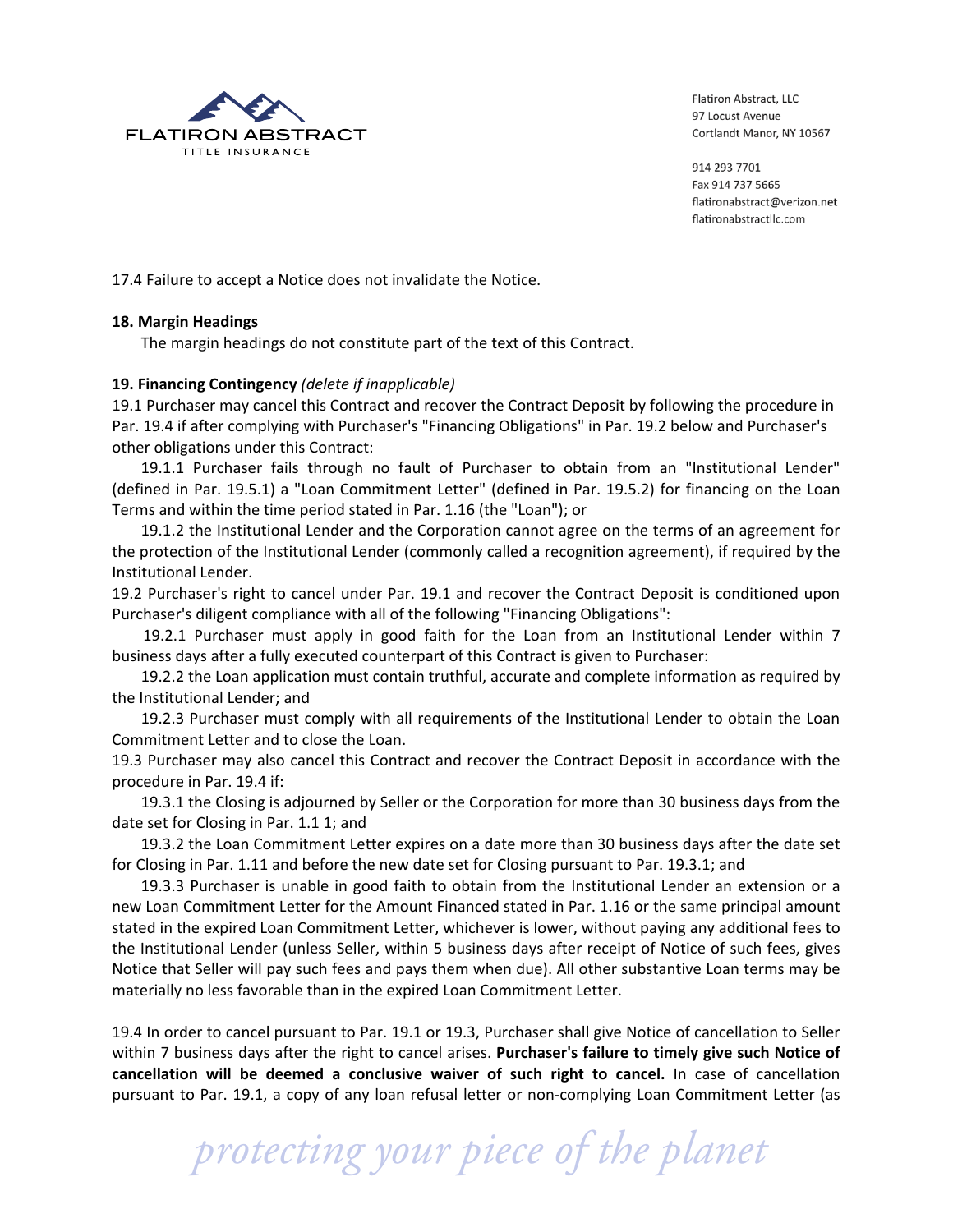

914 293 7701 Fax 914 737 5665 flatironabstract@verizon.net flatironabstractllc.com

the case may be) issued by the Institutional Lender shall accompany the Notice of cancellation, if available, or if not then available, shall be provided promptly after receipt. In case of cancellation pursuant to Par. 19.3, a copy of all written communications between the Institutional Lender and Purchaser concerning the extension or new loan commitment shall accompany the Notice of cancellation (or a copy of any letter refusing to extend the loan commitment or make a new loan commitment received by Purchaser after sending the cancellation Notice shall be sent to Seller promptly after receipt). Purchaser's obligation under this Par. 19.4 shall survive the cancellation of this Contract. 19.5 The definitions for certain terms used in this Par. 19 are:

19.5.1 an "Institutional Lender" is any bank, savings bank, savings and loan association, trust company, credit union of which Purchaser is a member, insurance company or governmental entity which is duly authorized to issue a loan secured by the Shares and Lease in the state where the Unit is located and is then currently extending similarly secured loan commitments; and

19.5.2 a "Loan Commitment Letter" is a written offer to make the Loan with or without recourse, and whether or not conditional upon any factor other than an appraisal satisfactory to the Institutional Lender. An offer to make the Loan which is conditional on obtaining a satisfactory appraisal shall only become a Loan Commitment Letter upon such condition being met.

#### **20. Singular/Plural.and.Joint/Several**

The use of the singular shall be deemed to include the plural, and vice versa, whenever the context

so requires. If more than one entity is selling or purchasing the Unit, their obligations shall be joint

and several.

#### **21. No.Survival**

No representation and/or covenant contained herein shall survive Closing except as expressly provided. Computational errors shall survive and be corrected after Closing.

#### **22. Inspections**

Purchaser shall have the right to inspect the Unit at reasonable times upon reasonable request to Seller, and within 48 hours prior to Closing.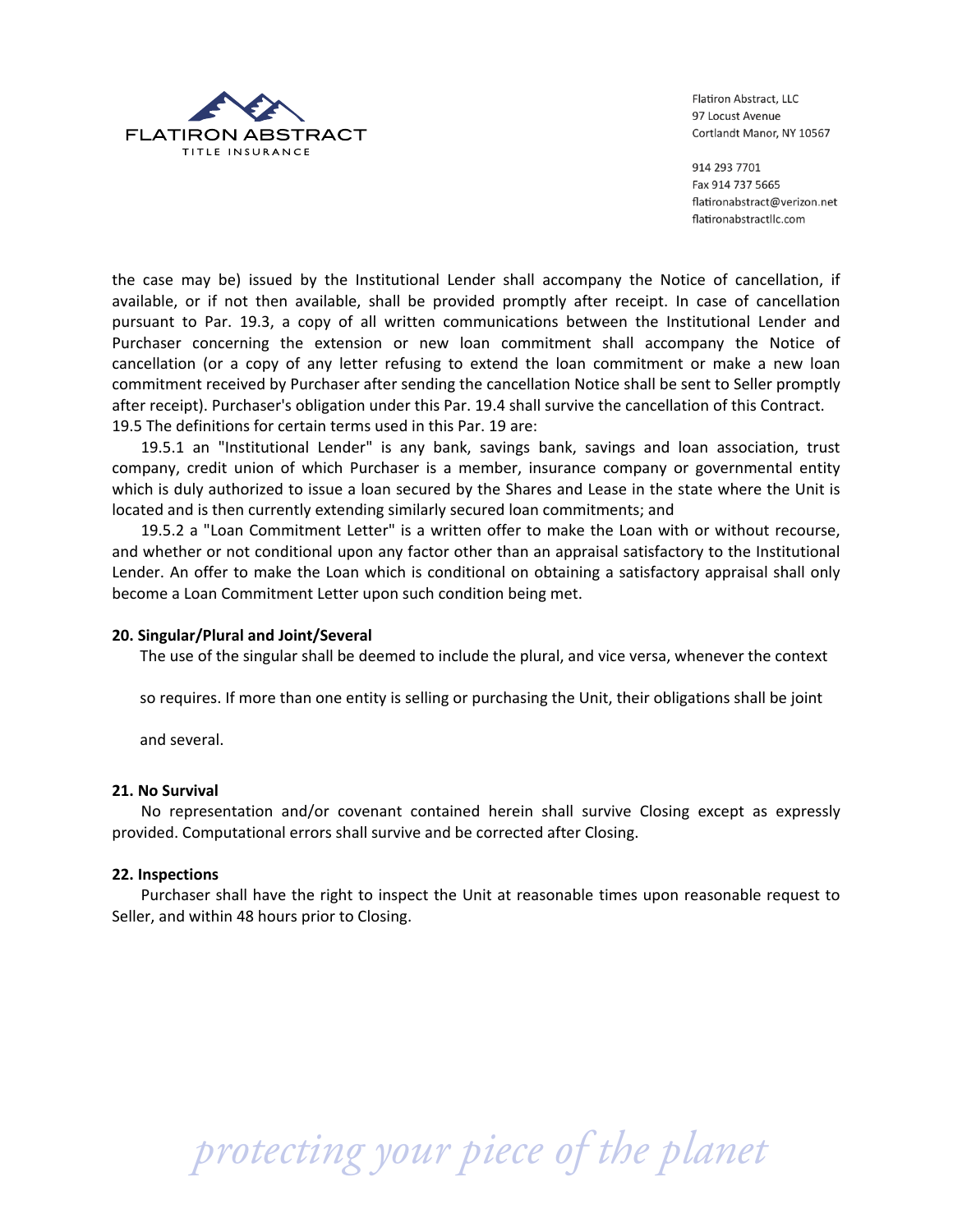

914 293 7701 Fax 914 737 5665 flatironabstract@verizon.net flatironabstractllc.com

## **23. Governing.Law**

This Contract shall be governed by the laws of the State of New York. Any action or proceeding arising out of this Contract shall be brought in the county where the Unit is located and the Parties hereby consent to said venue.

## **24..Removal.of.Liens**

24.1 Purchaser shall deliver or cause to be delivered to Seller or Seller's Attorney, not less than 10 calendar days prior to Closing, a list of Liens, if any, which may violate Par. 4.1.

24.2 Seller shall have a reasonable period of time to remove any such Lien.

## **25. Cooperation.of.Parties**

25.1 The Parties shall each cooperate with the other, the Corporation, Purchaser's Institutional Lender and title company, if any, and obtain, execute and deliver such documents as are reasonably necessary to close.

25.2 The Parties shall timely file or pre-file all required documents in connection with all governmental filings that are required by law. Each Party represents to the other that its statements in such filings will be true and complete. This Par. 25.2 shall survive the Closing.

#### **26. FIRPTA.and.Gains.Tax**

26.1 The Parties shall comply with IRC§§ 897, 1445 and related provisions, as amended, and any substitute provisions of any successor statute and the regulations thereunder ("FIRPTA"). The Seller shall furnish to the Purchaser at or prior to Closing a Certification of Non-foreign Status in accordance with FIRPTA. If the Seller fails to deliver such certification by Closing, the Purchaser shall deduct and withhold from the Purchase Price such sum required by law and remit such amount to the IRS. In the event of such withholding by Purchaser, Seller's obligations hereunder, including (but not limited to) the transfer of ownership of the Shares and Lease, shall not be excused or otherwise affected. In the event of any claimed over-withholding, Seller shall be limited solely to an action against the IRS for a refund. Seller hereby waives any right of action against Purchaser on account of such withholding. This Par. 26.1 shall survive the Closing.

26.2 If a Real Property Transfer Gains Tax pre-filing is required by law, Purchaser shall simultaneously herewith deliver to Seller a completed and executed Transferee Questionnaire or the equivalent thereof.

# **27. Additional.Conditions**

27.1 Purchaser shall not be obligated to close unless at the time of the Closing:

27.1.1 the Corporation is duly incorporated and in good standing; and

27.1.2 the Corporation has fee or leasehold title to the Premises whether or not marketable or insurable; and

27.1.3 there is no pending *in rem* action or foreclosure action of any underlying mortgage affecting the Premises.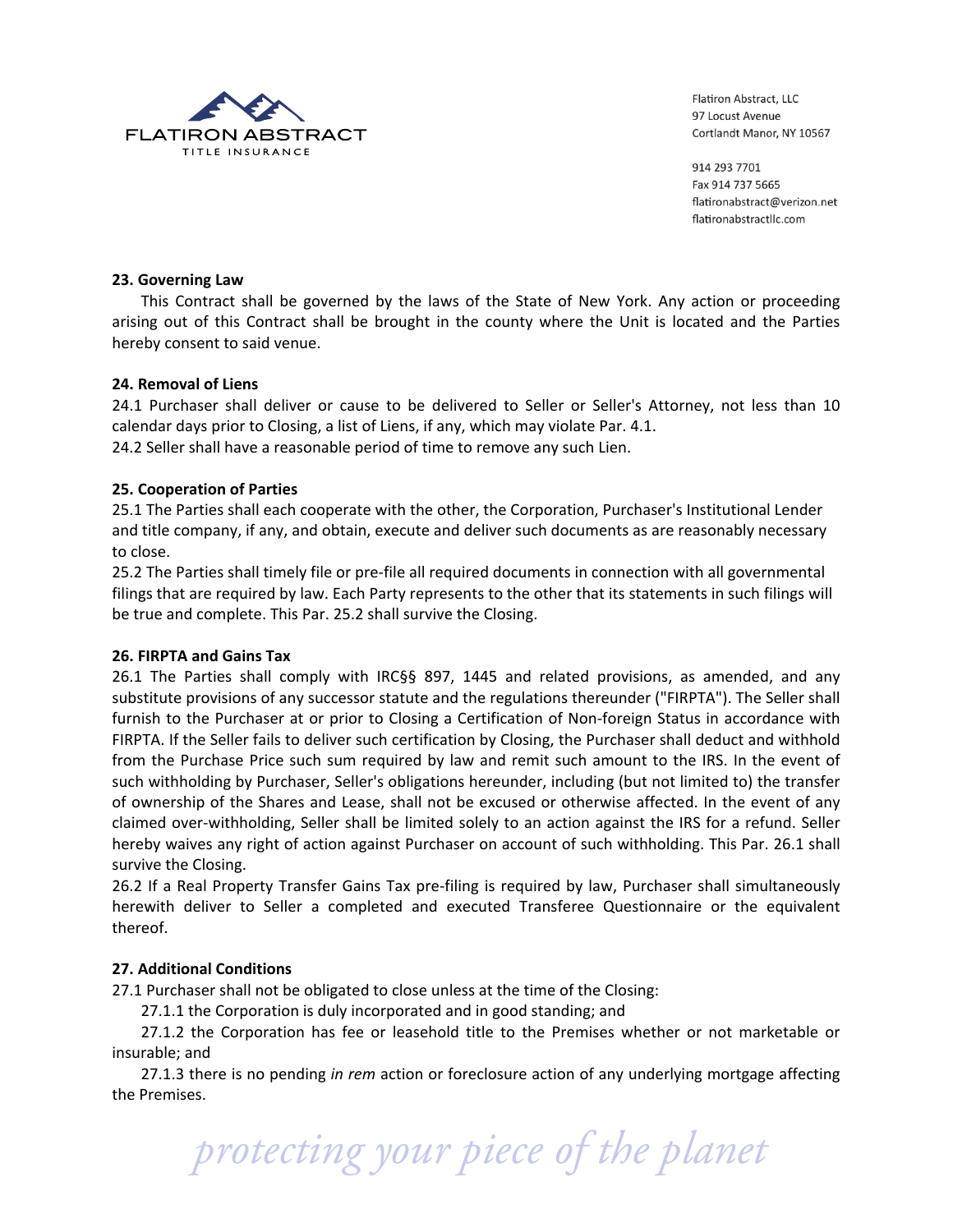

914 293 7701 Fax 914 737 5665 flatironabstract@verizon.net flatironabstractllc.com

27.2 Purchaser shall give Seller Notice of any failure of any of the conditions in Par. 27.1. If any condition in Par. 27.1 is not true and is not cured within a reasonable period of time after giving said Notice, then either Seller or Purchaser shall have the option to cancel this Contract pursuant to Par. 16.

# 28. Escrow Terms

28.1 Escrowee acknowledges receipt of the check for the Contract Deposit, subject to collection. 28.2 The check for the Contract Deposit shall be deposited by Escrowee in a non-interest bearing escrow account and the proceeds held and disbursed in accordance with the terms of this Contract. Upon Closing, Escrowee shall deliver the Contract Deposit to Seller. In all other cases, if either Party makes a demand upon Escrowee for delivery of the Contract Deposit, Escrowee shall give Notice to the other Party of such demand. If a Notice of objection to the proposed payment is not received from the other Party within 7 business days after the giving of Notice by Escrowee, time being of the essence Escrowee is hereby authorized to deliver the Contract Deposit to the Party who made the demand. If Escrowee receives a Notice of objection within said period, or if for any other reason Escrowee in good faith elects not to deliver the Contract Deposit, then Escrowee shall continue to hold the Contract Deposit and thereafter pay it to the Party entitled when Escrowee receives (a) a Notice from the objecting Party withdrawing the objection, or (b) a Notice signed by both Parties directing disposition of the Contract Deposit or (c) a judgment or order of a court of competent jurisdiction.

28.3 In the event of any dispute or doubt as to the genuineness of any document or signature, or uncertainty as to Escrowee's duties, then Escrowee shall have the right either to continue to hold the Contract Deposit in escrow or to pay the Contract Deposit into court pursuant to relevant statute.

28.4 The parties agree jointly to defend (by attorneys selected by Escrowee), indemnify and hold harmless Escrowee against and from any claim, judgment, loss, liability, cost or expense resulting from any dispute or litigation arising out of or concerning Escrowee's duties or services hereunder. This indemnity includes, without limitation, disbursements and reasonable attorneys" fees either paid to retain attorneys or representing the fair value of legal services rendered by Escrowee to itself.

28.5 Escrowee shall not be liable for any error in judgment or for any act done or step taken or omitted in good faith, or for any mistake of fact or law, except for Escrowee's own gross negligence or willful misconduct.

28.6 The Parties acknowledge that Escrowee is merely a stakeholder. Upon payment of the Contract Deposit pursuant to Par. 28.2 or 28.3 Escrowee shall be fully released from all liability and obligations with respect to the Contract Deposit.

28.7 In the event Escrowee is the attorney for either Party, Escrowee shall be entitled to represent such Party in any lawsuit.

28.8 Escrowee shall serve without compensation.

28.9 The signing of this Contract by Escrowee is only to evidence Escrowee's acceptance of the terms and conditions of this Par. 28.